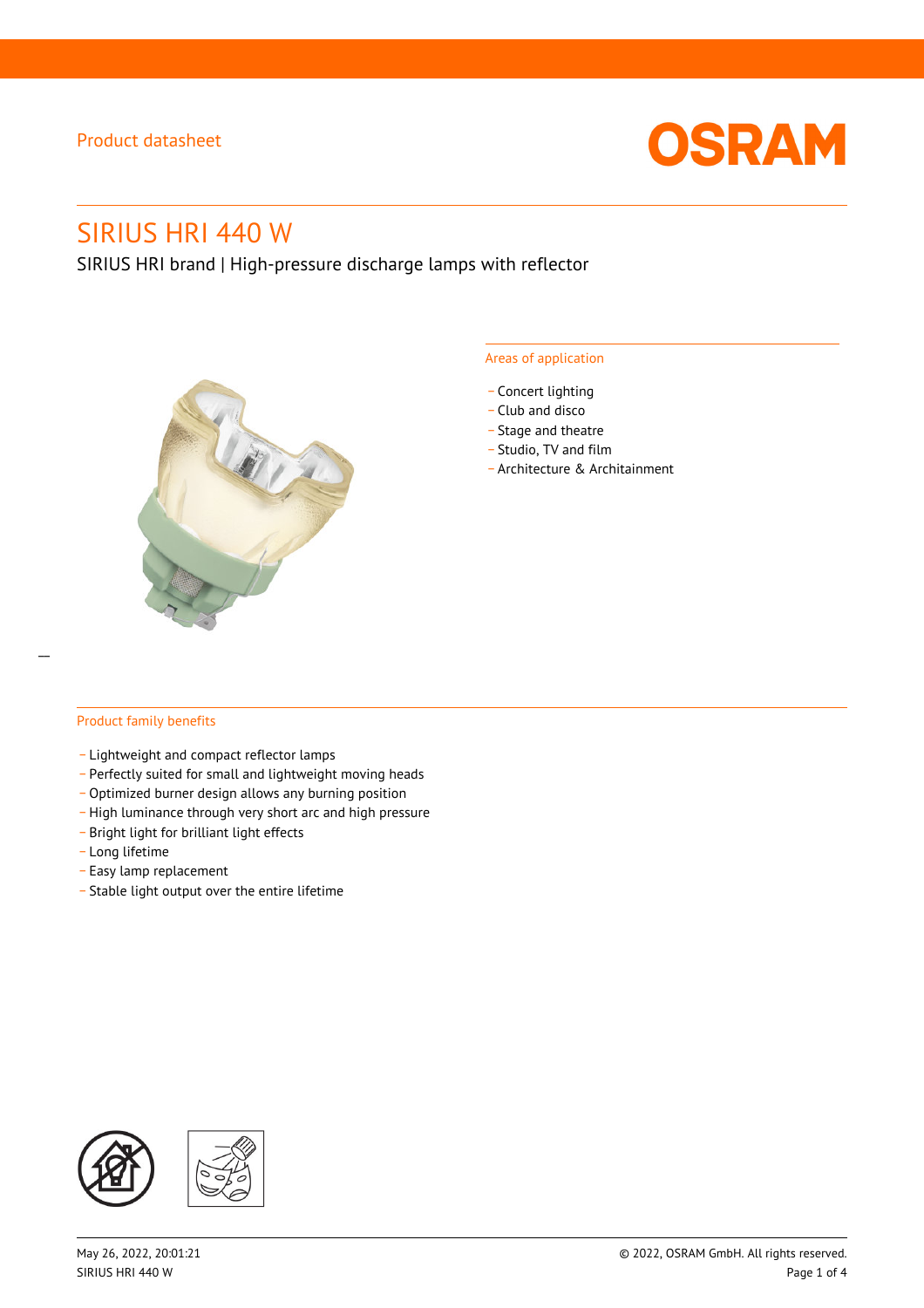#### Technical data

#### **Electrical data**

| Nominal wattage        | 440.00 W  |
|------------------------|-----------|
| <b>Nominal current</b> | 5.3 A     |
| Ignition voltage       | $2.5$ kVp |
| <b>Nominal voltage</b> | 83.0 V    |

#### **Photometrical data**

| Nominal luminous flux     | 20000 lm |
|---------------------------|----------|
| Color temperature         | 7000 K   |
| Color rendering index Ra  | 80       |
| Maximum color temperature | 7000 K   |

## **Light technical data**

| <b>Focal length</b>      | $41.0$ mm        |
|--------------------------|------------------|
| Aperture window, maximum | $8.0 \text{ mm}$ |

#### **Dimensions & weight**



| <b>Diameter</b> | 58.0 mm          |
|-----------------|------------------|
| Length          | 71.0 mm          |
| Arc length      | $1.3 \text{ mm}$ |

#### **Lifespan**

**Lifespan** 1500 h

## **Capabilities**

| <b>Burning position</b> | Anv    |
|-------------------------|--------|
| Cooling                 | Forced |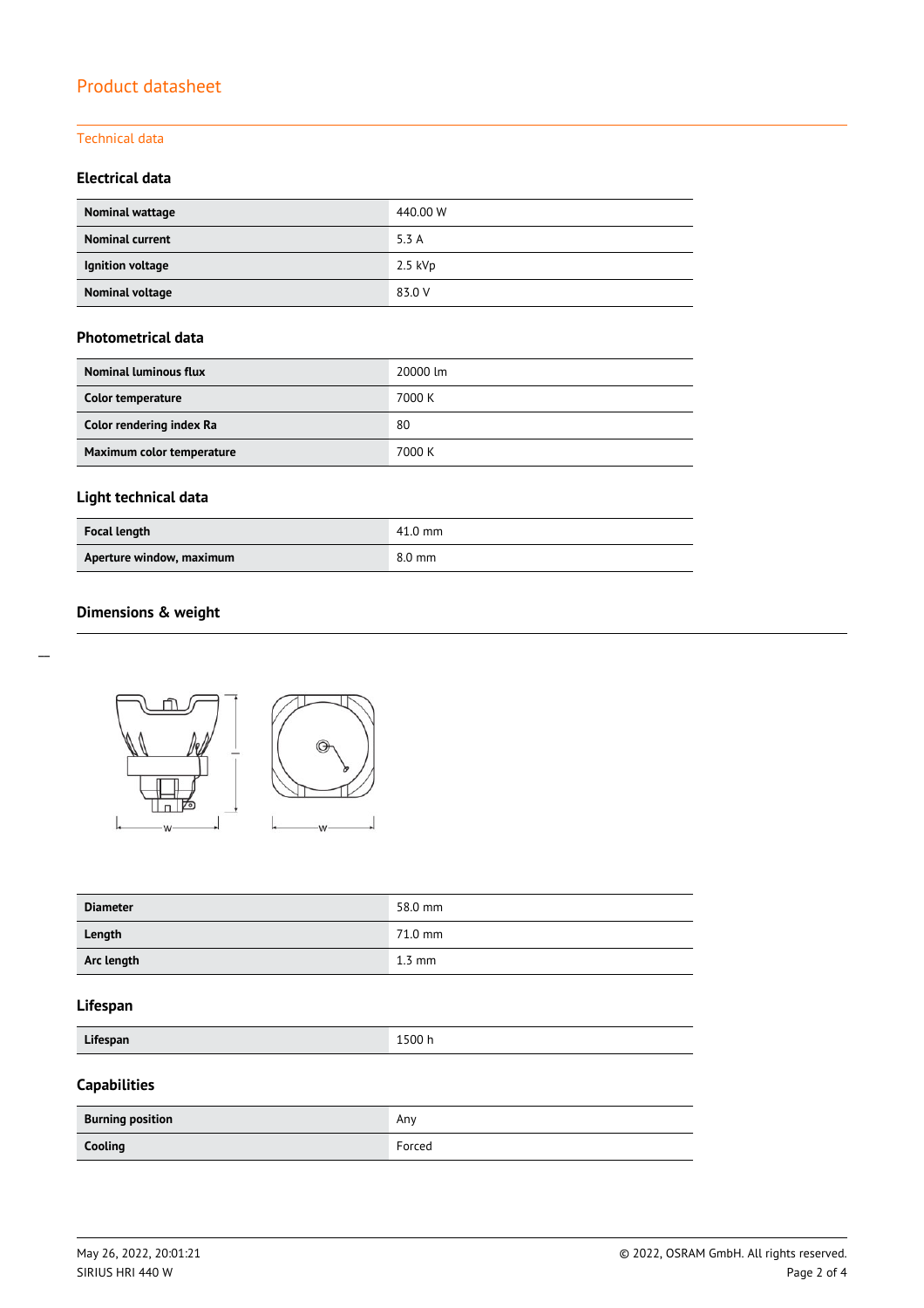#### **Certificates & standards**

**EEI – Energy Label** A

#### **Environmental information**

## **Information according Art. 33 of EU Regulation (EC) 1907/2006 (REACh)**

| Date of Declaration               | 07-04-2022                                                                       |  |  |
|-----------------------------------|----------------------------------------------------------------------------------|--|--|
| <b>Primary Article Identifier</b> | 4052899222212   4052899259096   4052899553644<br>  4052899570566   4052899587892 |  |  |
| Candidate List Substance 1        | No declarable substances contained                                               |  |  |
| Declaration No. in SCIP database  | In work                                                                          |  |  |